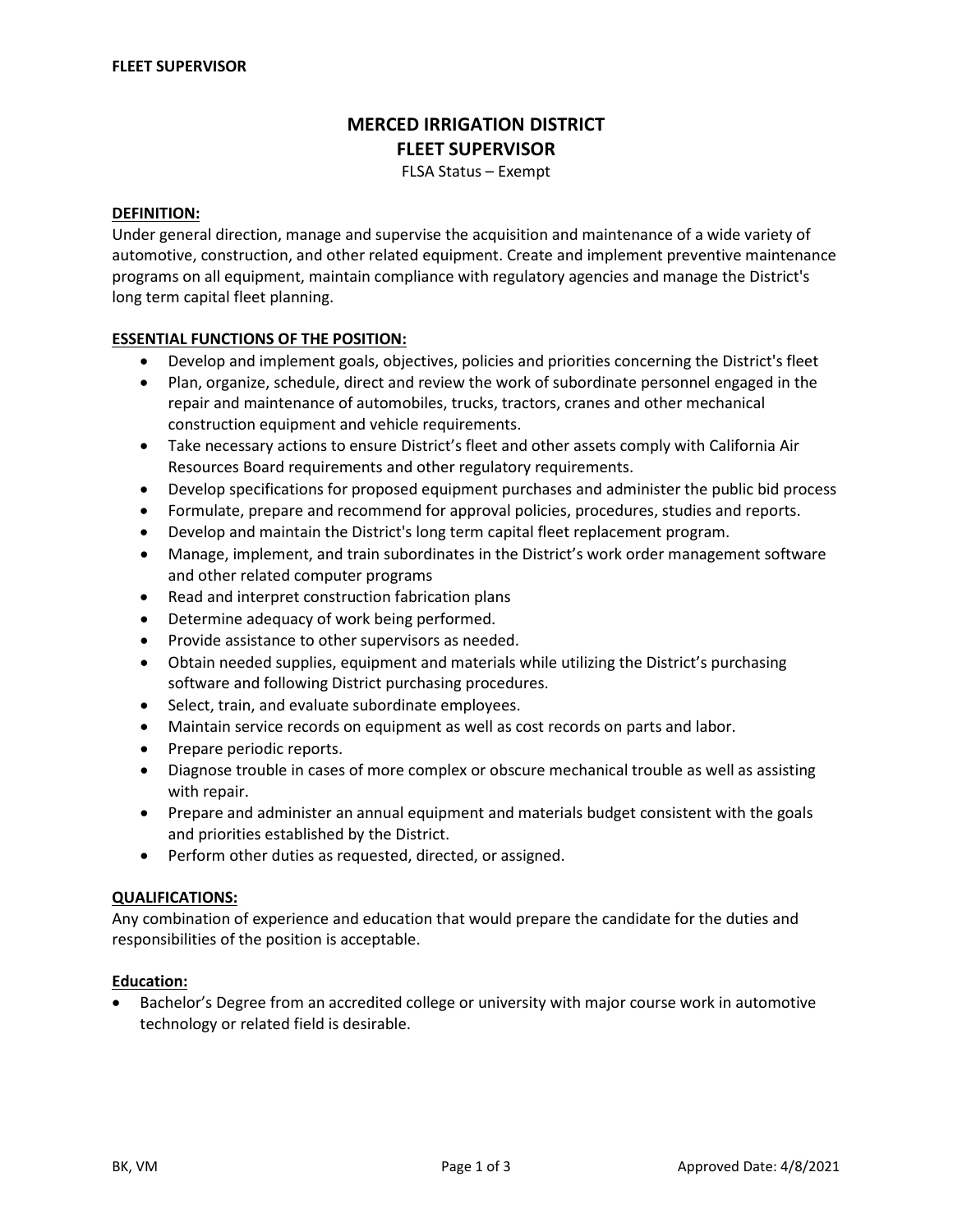## **FLEET SUPERVISOR**

## **Experience:**

- At least three (3) years maintenance and repair of equipment, plus
- At least five (5) years' experience supervising the maintenance and repair of automotive and construction equipment is desired.

## **Ability to:**

- Plan, coordinate and supervise the work of others.
- Organize shop facilities to meet fluctuating and unusual demands.
- Plan, organize, schedule and supervise the work of skilled and semi-skilled subordinates.
- Establish and maintain effective working relationships with employees and other departments.
- Assess difficult problems associated with facilities in the field and provide sound recommendations for their resolution.
- Respond to emergency situations and be on-call as assigned.
- Maintain records and prepare comprehensive reports.
- Communicate clearly and concisely, orally and in writing.
- Make sound decisions based on the proper interpretation of laws, regulations, and policies.

# **Knowledge of:**

- Supervisory and management practices to build a successful team in area of responsibility.
- Principles and practices of automotive fleet management and the characteristics and maintenance needs of a wide variety of mechanical and automotive equipment.
- Principles of gasoline and diesel engines, and the repair and maintenance of construction equipment.
- Hazards and safety precautions, including the Cal-OSHA requirements pertinent to construction equipment maintenance, specialized welding and related trades.

# **Necessary Special Requirements:**

- Must file a Statement of Economic Interests in compliance with Government Code Section 8100.
- Must complete a two hour Ethics training course every two years in compliance with California AB 1234.
- Must complete two hours of Sexual Harassment training every two years in compliance with California AB 1825.
- A valid California Class C Driver License and the ability to maintain insurability under the District's vehicle insurance program.

# **ENVIRONMENTAL FACTORS:**

- Exposure to the sun: 10% or less work time spent outside a building and exposed to the sun.
- Irregular or extended work hours: Occasionally required to change working hours or work overtime.
- Work performed in an office environment

The mental and physical demands described here are representative of those that must be met by an employee to successfully perform the essential functions of this job. Reasonable accommodations may be made to enable individuals with disabilities to perform the essential functions: